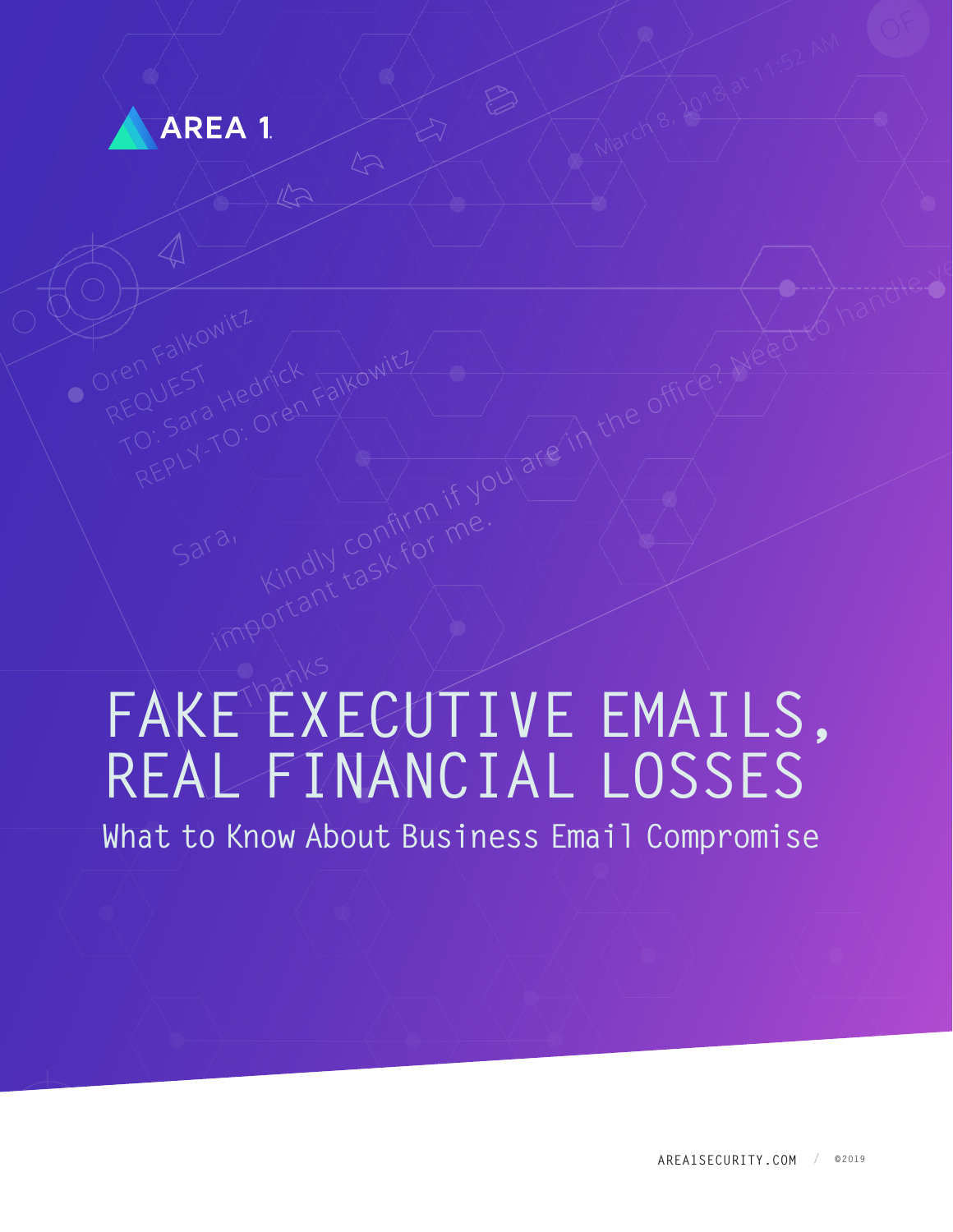# THE GAME: THEFT BY IMPERSONATION THE STAKES: HIGH AND RISING

Criminal ingenuity intersects with clever social engineering to create the frustratingly successful swindle of Business Email Compromise or BEC, also called CEO Fraud or Imposter Attacks.

According to the U.S. Department of Treasury's Financial Crimes Enforcement Network (FinCEN), U.S. businesses have been hit with nearly \$9 billion in attempted BEC theft since 2016. This figure exceeds even the FBI's previous calculations of [\\$1.3 billion](https://www.zdnet.com/article/fbi-us-companies-lost-1-3-billion-in-2018-due-to-bec-scams/) per year. Gartner analysts were alarmed enough to make BEC a [Top 10 Security Priority](https://www.area1security.com/blog/gartner-security-analysts-name-bec-phish-a-top-10-priority/) in 2019.

BEC is a specific type of phishing email that operates without links and without attachments (two of the standard markers that perimeter defenses look for). However, instead of taking over a computer or stealing data, BEC hackers impersonate an executive (a known CEO, CFO or other CxO), and persuade the recipient (an employee) to perform some action – like wiring money or attaching information to an email.

# **LESS IS MORE LOSS**

BEC is a highly effective social engineering attack – as well as a phishing attack.

Deceptively simple, BEC emails lack links, files, malware, and enclosures. They arrive from seemingly valid accounts, sliding past Secure Email Gateways (SEGs) and even Office 365 and Gmail's heavily arrayed security suites. The arrival of a BEC phish can trigger worse financial harm than the most sophisticated cyber invasion.

What makes BEC so effective has more to do with human nature than with Boolean logic. The very traits that make us social beings – willingness to trust, desire to help, and respect for authority – can be weaponized by BEC and turned into a tool for thieves.

# **BANKRUPTING OUTDATED DETECTION METHODS**

With BEC's treacherous cousin, Email Account Compromise (EAC), hackers manipulate a company officer's legitimate email account to send employees or business partners phony invoices or contracts and request wire transfers into their own (criminal) accounts.

**However, BEC is even simpler:** hackers don't trouble to attack the actual email but merely spoof a business officer's identity. This is enough to convince a trusting, uninformed, or distracted employee to transfer money at the criminal's direction.

**In this actual BEC example, a cyber actor impersonates Area 1's CEO, Oren Falkowitz, to contact a real Area 1 employee:** • Oren Falkowitz March 8, 2018 at 11:52 AM  $OF$ REQUEST To: Sara Hedrick Reply-To: Oren Falkowitz Sara. Kindly confirm if you are in the office? Need you to handle very important task for me. Thanks Area 1's detection algorithm blocked it before the employee even saw it.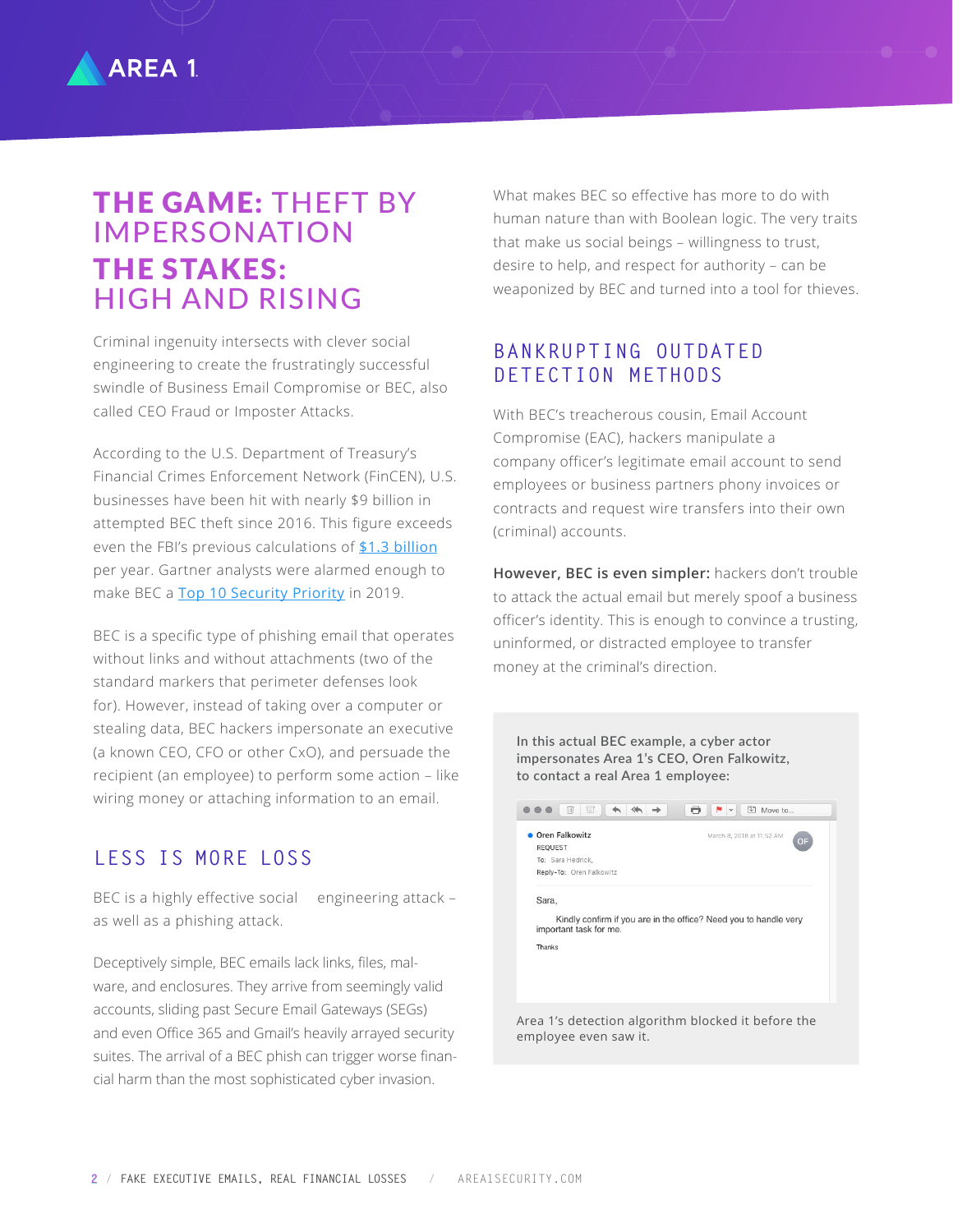

Consequences, starting with dismay and embarrassment, soon flood in, often eclipsing the monetary loss itself. A publicly disclosed attack can trigger an audit, damage the brand, and shatter trust in the company's integrity and security. Share prices may fall; agreements, acquisitions and mergers may be in jeopardy.

# **DISABLING DMARC AND OTHER DEFENSES**

Like other types of phishing attacks, BEC emails handily evade legacy perimeter defenses that only offer protection from known, active campaigns, and focus on reaction (rather than blocking them in advance) and heavy payloads.

Security defenses that rely on email authentication – SPF, DKIM, and DMARC – are ineffective against skilled spoofing. Statistics prove that they fall short, landing and lurking in executive and employee inboxes, and awaiting the click to trigger massive loss.

| An Imposter email sent from a valid service<br>provider (e.g., Comcast, Gmail, Yahoo) will bypass<br>authentication and DMARC: |                                        |                                                              |
|--------------------------------------------------------------------------------------------------------------------------------|----------------------------------------|--------------------------------------------------------------|
|                                                                                                                                | Detection Time: 2018-03-08 19:52:24+00 |                                                              |
|                                                                                                                                | Client                                 | Source IP                                                    |
|                                                                                                                                | area1                                  | 96.114.154.160                                               |
|                                                                                                                                | IP/Geo                                 | ASN                                                          |
|                                                                                                                                | US/-/-                                 | 7922/COMCAST-7922 - Comcast Cable<br>Communications, LLC, US |

#### Server Alert ID 3zy1Pg3PPGz3r2r-2018-03-08T19:52:24 esqmta-po-01v.sys.comcast.net RFC Message-ID -1196915259.85276.1520538592620@connect.xfinity.com> Headers

### "Oren Falkowitz" <xeoc0@comcast.net sara@arealsecurity.com> envelope to: <sara@arealsecurity.com/<br>envelope to: <sara@arealsecurity.com/<br>envelope\_from: <xeoc0@comcast.net><br>Subject: REQUEST

sues<br>Protected name Oren Falkowitz should not appear in Oren Falkowitz<br><xeocO@comcast.net>

There are a number of ways fake email and phishing attacks get past email authentication and DMARC. For example, hackers can establish spoofed accounts with free email services such as Gmail or Yahoo, with a name similar to a trusted party. Because many free email service providers implement DMARC, SPF, and DKIM, these spoofed accounts will pass email authentication checks and can land in end-user inboxes and cause harm.

Another hacker trick is to create look-alike domains. With look-alike domains, hackers establish a domain with a name similar to a trusted organization's domain or a trusted partner's domain. The hacker can set up the domain with SPF, DKIM and DMARC configured so that emails sent from the hacker's domain will pass authentication checks and land in end users inboxes undetected, fooling recipients into believing that the email is from a trusted source. Hackers often launch and shut down these domains quickly, before reputation databases mark them as malicious.

Finally, although DMARC standards have been available for several years, adoption is still limited. Industry leaders estimate that only 5% of domains and only 30% of email traffic have DMARC policies implemented. Therefore, using DMARC to validate senders and detect fake email phish isn't 100% reliable, and leaves a significant security gap if you're relying on email authentication exclusively to protect you from fake email.

No matter how efficient spam filters are at screening the swarms of frivolous, unwanted, and misleading nuisances that we think of as spam, the filters are architecturally and conceptually impotent against phishing. Built to catch high volume, repetitive emails, spam filters cannot sense phish, which are low volume, unique, and can't be detected by signature and reputation-based defenses.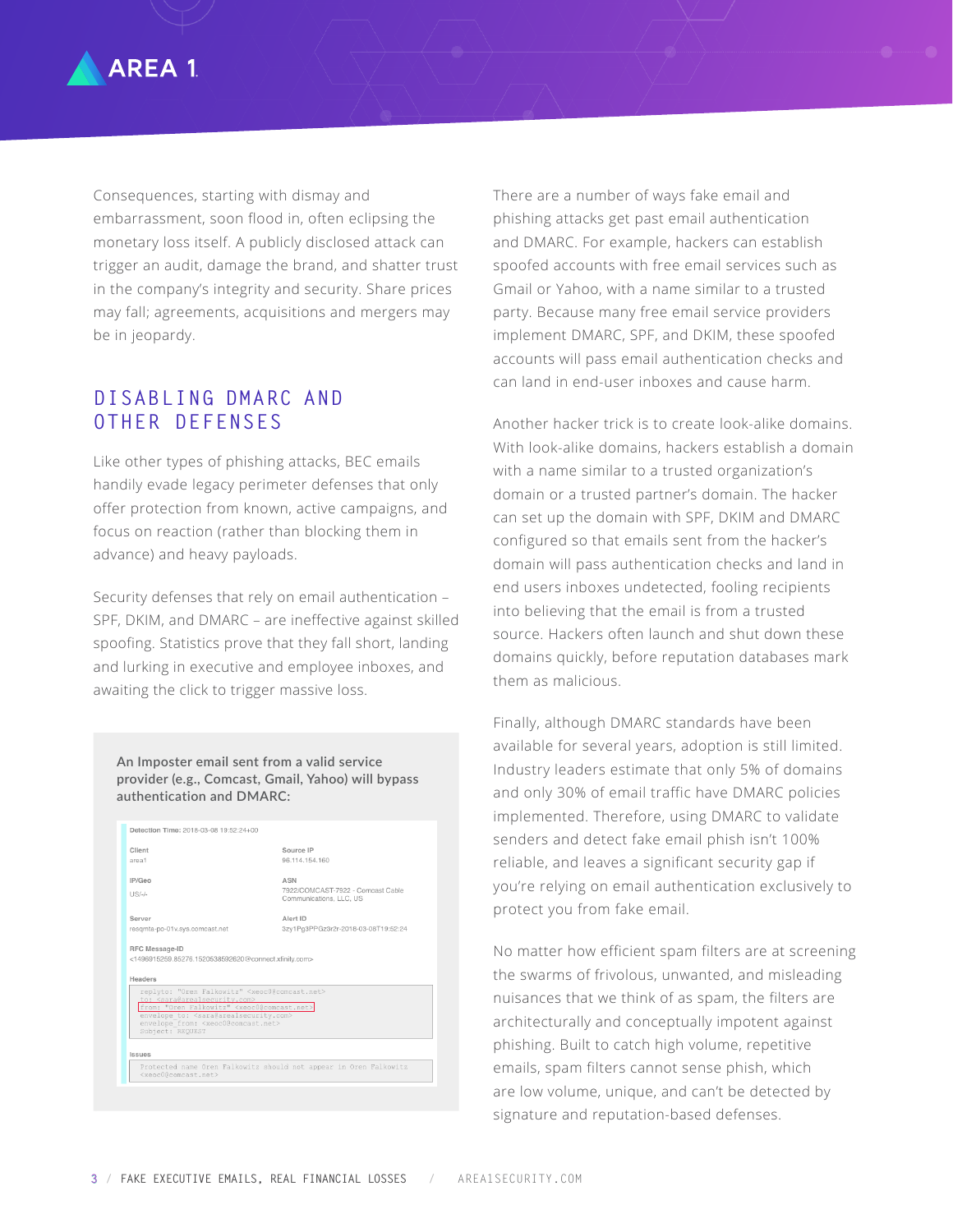

# **10 Q:** Does DMARC block all types of phishing attacks? *phishing attacks?*

*A: No. DMARC is only designed to protect against direct domain spoofing. If the owners/operators of [example.com](http://example.com) use DMARC to protect that domain, it would have no effect on [otherdomain.com](http://otherdomain.com) or [example.net](http://example.net) (notice the ".net" vs. ".com").*

*While impersonating a given domain is a common method used for phishing and other malicious activities, there are other attack vectors that DMARC does not address. For example, DMARC does not address cousin domain attacks (i.e. sending from a domain that looks like the target being abused – e.g. [exampl3.com](http://exampl3.com) vs. [example.com](http://example.com)), or display name abuse (i.e. modifying the "From" field to look as if it comes from the target being abused).* **"**

Source: DMARC.org FAQ

Security Awareness Training of employees, while popular and required for certain industries, can also actually backfire by causing overconfidence and trust of the "clean" phishing emails. Further, phish still need only one impulsive or reflexive click to advance the attack.

BEC hackers are patient, persistent, and trained for that one moment of opportunity that can deliver a rich payoff. For example, one Area 1 client reported receiving more than 30 phish a week landing in an inbox, poised for a user to give them an opening to pounce.

It is no wonder corporate boards are deeply concerned about stopping this stalking, since board members are often targets.

# **EXPLOITING THE SOCIAL CONTRACT**

BEC doesn't need to enlist sophisticated technology because it is based on the ancient, universal and powerful tactic of impersonation – an adversary posing as an ally.

Another major advantage that makes BEC an audacious enemy is that it parasitizes and exploits the behaviors and values most of us learn from childhood, as well as the workplace professionalism we apply on the job:

#### **Respect for authority**

Employees view their CEO as the emblem of the company. They feel honored and even inspired when entrusted with a task involving some important company function – such as transferring funds or complying with a contractual obligation. That feeling works to outweigh the skepticism and natural caution an employee might feel when approaching a major transaction. This can put the decision-making process at the mercy of manipulation by a criminal.

#### **One of the family**

Reassurance is key to BEC. The ability to communicate with the imposter encourages an employee to lower their guard. A clever, well-prepped thief can reinforce their authenticity by showing employee-like familiarity with company functions, acronyms, and protocols. Cyber actors might spend months doing research on a company's Facebook and LinkedIn profiles, subscribing to the target's company newsletters, or studying press interviews and earnings calls, to gain granular knowledge of the executive's writing style, habits and schedule. They assume the work culture, including informal behaviors and nicknames that people use with colleagues. In other words - they try to look like one of the family.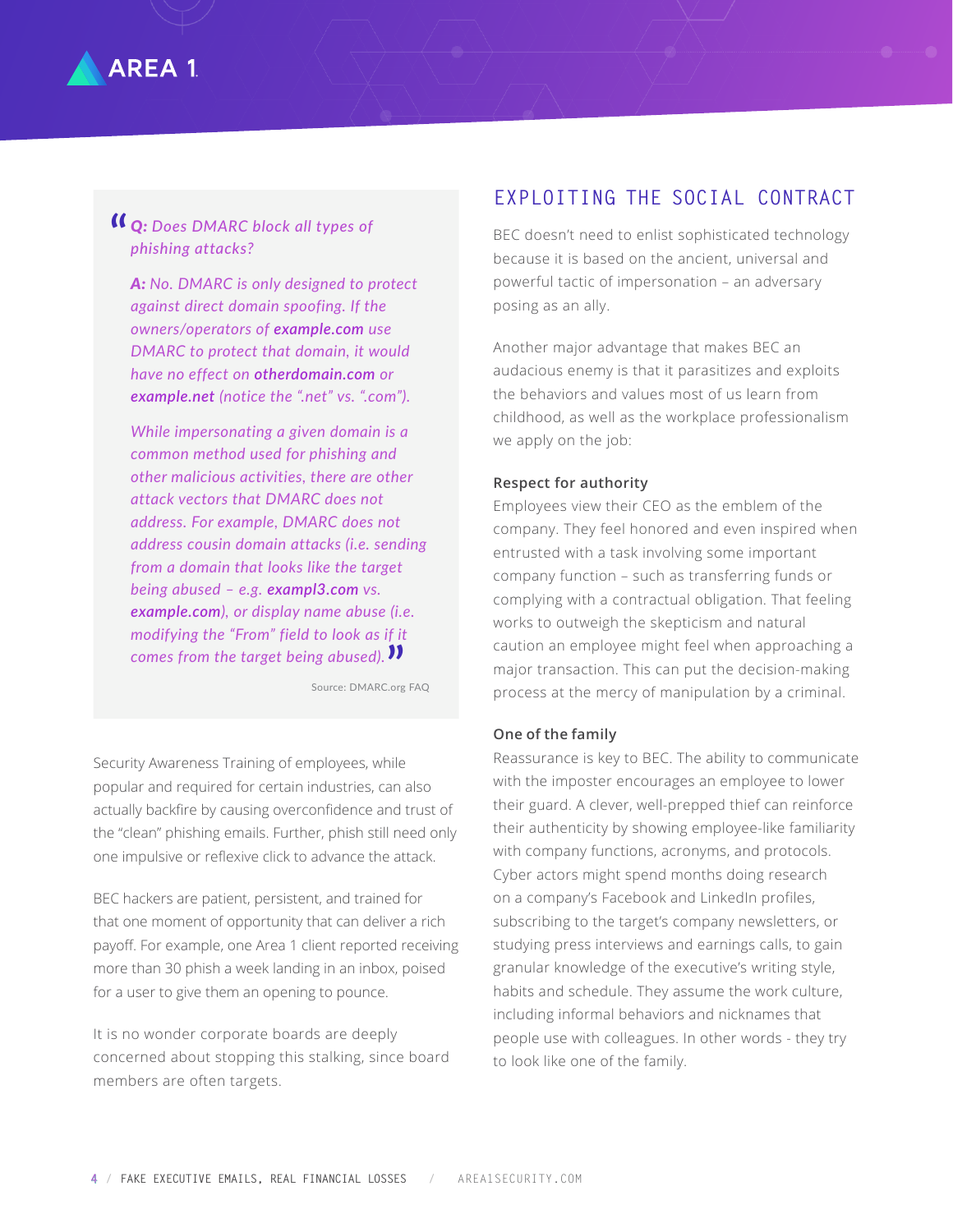#### **Squeaky-clean and credible-sounding**

As employees have trained not to click on links or open attachments, BEC hackers have also wised up. So a BEC phish carries no baggage; no treacherous links, sites – or attachments to trigger suspicion. But a phish is anything but innocent; in fact it represents a massive threat. Even well-trained employees can be deceived by their own misplaced sense of trust at such a clean email.

#### **Urgency as the strategy**

BEC also warps the social contract by insisting that the transfer is urgent. It must be done quickly or the company will lose an opportunity or miss a deadline. This 'need for speed' works to the advantage of the criminal, of course. An employee hurries through the steps of a transaction and may miss clues to its fraudulent nature or hesitate to raise a doubt for fear of displeasing the CEO.

# **THE KEY TO DEFEATING BEC: UNDERSTANDING SOURCE AND SENTIMENT**

Phishing is the cold heart of the BEC strategy. Without phish, BEC could not exist.

Because C-level executives and their employees are so vulnerable to BEC, and because the stakes are so high, it's vital that they be covered by an antiphishing service – for safety, for peace-of-mind, and for productivity slowed by the distraction of suspecting every email. It shouldn't be the burden of employees to correctly flag every suspicious BEC phish that happens to get past their company's SEG and perimeter defenses.

# **BEC PHISH TYPES: HOW TO SEE THROUGH THEIR CAMOUFLAGE**

**Just like their namesakes in nature, BEC phish come in many species, but their attacks are evolving for predation in real time. This snapshot of BEC types gives you a checklist of what can lurk in your mailbox. Don't hook one!** 

- **Domain Spoof Attack: lets** cybercriminals generate emails that appear to originate within your company or a partner domain. People assume it is authentic and transact with that sender. Scammers also use a spoofed organization's real domain in the "From" address, but a different domain in the "Reply-To" address.
- **Display Name Spoof Attack:** uses your CEO or other executive's exposed email address to send email as that officer. Attackers can

then lure recipients into whatever activity they choose, such as transferring funds.

- − **Smartphone users:** Email apps show only the sender's display name. When you see an email from your boss, check its actual email origin too.
- **Domain Proximity Attack: cyber** actors change a couple of letters, switches upper or lower case, or alter some other minor detail in the domain address, hoping it'll go unnoticed.
- **Attributes Spoof:** corrupts or obfuscates body or email headers and might display a copycat logo, logotype, brand name, or other identifier to get over and masquerade as a legitimate identity to the target.
- **Encoded Message Attack:** substitutes certain characters in the message to avoid SEGs. For example, fraudsters might swap certain ascii characters like 'a', 'c', 'e', 'y' with equivalent Cyrillic characters.
- Long Scenario Deception: a bold new trend is to send a long, personalized message sharing legal implications of a sensitive business requirement even referencing bona fide legal firms. Attackers request fund transfers to a specific account using similar bank titles but with different banks, or even the same bank in a different geography.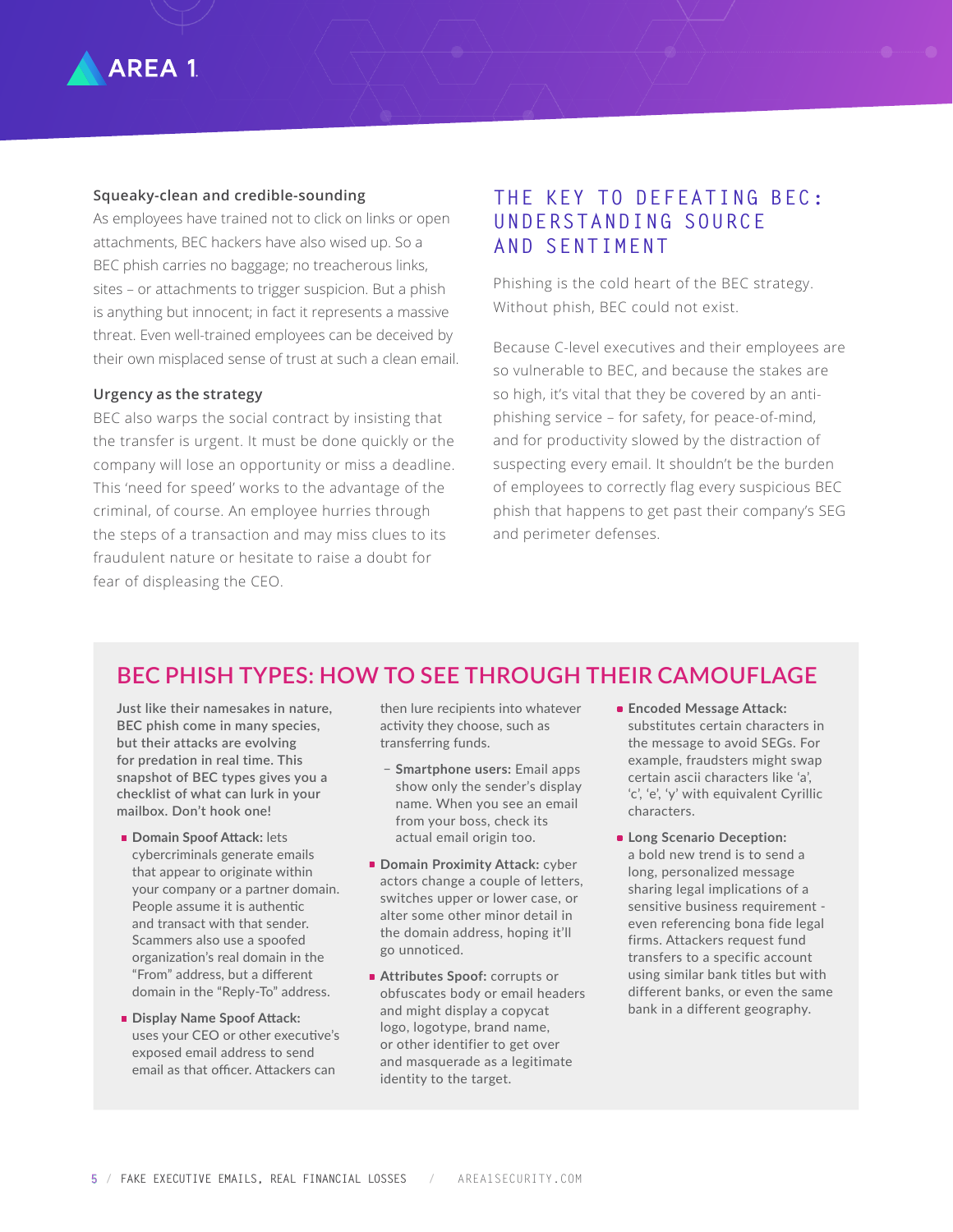

Gartner strongly recommends that security leaders adopt BEC anti-phishing as a top priority security project, and employ technology that can inspect message context by looking at the trustability and authenticity of the sender.

Phishing, especially BEC and executive impersonation attacks, remains not only a major financial threat, but a cruel hoax that threatens the integrity, morale, and viability of an organization. Whether the company is as large as Google, which [recently lost \\$100 million to BEC](https://www.cnbc.com/2019/03/27/phishing-email-scam-stole-100-million-from-facebook-and-google.html), or as close as the startup sharing your building, the principle is the same. Stopping attackers who undermine the implicit trust among employees is one of the most important challenges facing CISOs and security teams today.

To learn more about how Area 1 helps organizations protect their executives against BEC and against other advanced phishing attacks, visit [www.area1security.com/overview](http://www.area1security.com/overview).

#### **GARTNER CALLS OUT AREA 1 SECURITY**

as a "state of the art" **anti-phishing technical** [control](https://www.area1security.com/?utm_source=blog&utm_medium=medium&utm_ca) that stops BEC and phishing. At Area 1, we use a combination of techniques that look at the source and the sentiment of an email to detect BEC. Sophisticated matching models check that messages appearing to be from an executive actually originate from known sending domains and – in combination with language analysis of email subject and content to understand the sentiment – Area 1 can effectively detect BEC email that traditional defenses miss, and therefore prevent delivery of imposter email to employee inboxes.